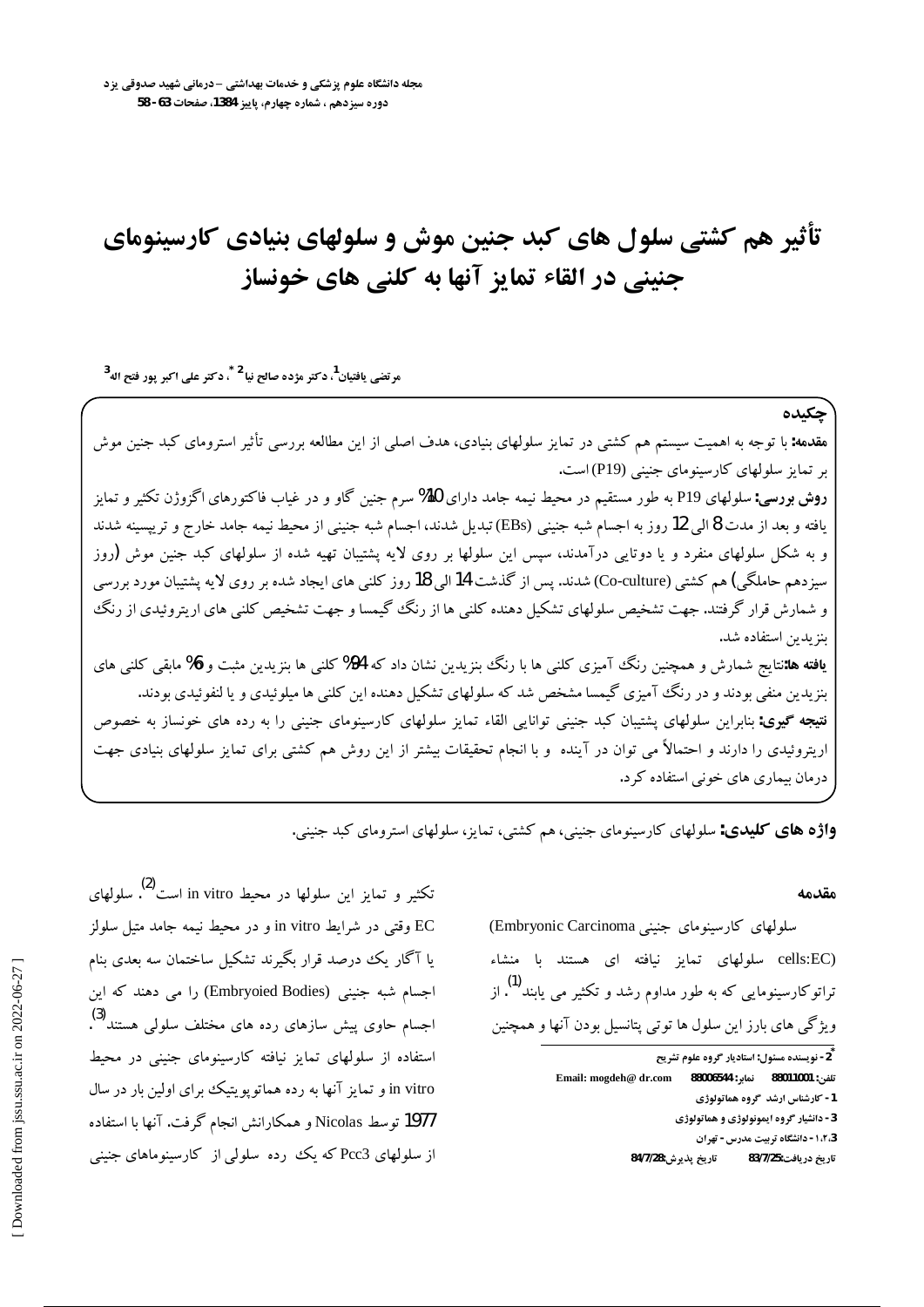است توانستند در شرایط محیط کشت ارگانی باعث تمایز آنها به سلولهای رده اریتروئیدی شوند<sup>(4)</sup>. اما به دلیل اشکالات تکنیکی و نیز وقوع ناهنجاری کروموزومی مطالعه در این خصوص .<br>متوقف شد. تا کنون گزارشاتی مبنی بر تمایز سلولهای کارسینومای جنینی(P19) به رده های مختلف سلول<sub>ی</sub> نظیر نرون<sup>(5)</sup>، عضله اسکلت<sub>ی</sub> <sup>(6)</sup>، عضله قلبی<sup>(7)</sup> و همچنین سلولهای .<br>نوروگلیا ارائه شده است<sup>(8)</sup>، اما در خصوص تمایز سلولهای P19 به رده هماتویویتیک تا کنون گزارشی به دست نیامده است. لذا با توجه به مزایایی که سلولهای ECنسبت به سلولهای بنیادی جنینی(EC) دارند، مانند در دسترس بودن، کم هزینه بودن، داشتن قدرت تكثير زياد در محيط كشت و همچنين عدم تمايز سریع آنها در اثر پاساژهای متوال<sub>ی</sub> <sup>(9</sup>) در این تحقیق سعی شده است با توجه به تجربیاتی که در زمینه تمایزی سلولهای EC به .<br>سلولهای هماتویویتیک وجود دارد از سلولهای کارسینومای جنینی P19به عنوان مدلی جهت تمایز در محیط کشت استفاده .<br>شود. سلولهای استرومایی ارگان های شرکت کننده در خونسازی مانند سلولهای استرومایی مغز استخوان<sup>(10</sup>) مزودرم مجاور آئورت<sup>(11</sup>) سلولهای استرومایی طحال<sup>(12)</sup> و همچنین سلولهای استرومایی کبد جنینی <sup>(13)</sup><br>سلولهای استرومایی کبد جنینی <sup>13</sup> می توانند ریز محیط مغزی مناسبی را جهت تکثیر و القای تمایز پیش سازهای سلولهای خونی مشابه با شرایط In vivo فراهم آورند. در طی دوران جنینی موش از روز یازدهم به بعد خونسازی از کیسه زرده به سمت کبد جنینی تغییر مکان پیدا کرده و تا روز هیجدهم دوران حاملگی خونسازی در این ارگان ادامه دارد <sup>(10</sup>).

با توجه به عدم دستیابی مستقیم به نحوه هماتوپوئز در دوران جنینی داخل رحمی به نظر می آید طراحی یک سیستم مشابه در شرایط in vitro می تواند کمک بسیار مناسبی جهت شناخت مکانیسم های دخیل در تمایز سلول ها به رده هماتوپویتیک ىاشد.

با توجه به نبود سابقه در خصوص تأثیر لایه پشتیبان کبد جنینی بر تمایز سلولهای کارسینومای جنینی اهداف اصلی این تحقیق .<br>بیشتر شامل بررسی تأثیر سلولهای مذکور بر تمایز و تولید سلولهای خونی در محیط کشت است، همچنین پیشنهاد روشی

مناسب جهت تمایز سلولهای کارسینومای جنینی در محیط In vitro و ایجاد شرایط مناسب برای مطالعه عـوامـل مـؤثــر در خون سازي است.

# روش بررسی 1- تهيه سلولهاي كبد جنيني

موشهای ماده نژاد NMRI با سن حدود 12-8 هفته به صورت یک به یک با موشهای نر در کنار هم قرار گرفته و به منظور تعیین حاملگی صبح روز بعد موشهای ماده از نظر وجود پلاک واژن بررسی شده و موشهای پلاک مثبت جدا و تاریخ زده شدند و آن تاریخ به عنوان روز اول حاملگی در نظر گرفته شد. 13 روز پس از تعیین پلاک مثبت موشهای ماده با جابجای .<br>مهره های گردنی کشته شده و در شرایط استریل جنین های آنها از بدنشان خارج و در محیط کشت DMEM (Dulbeccos Modified Egeals Medium) قوار داده شدند، جنین ها دو تا سه بار با این محیط کشت شستشو شده تا .<br>خون شویی شوند سیس در پلیت های کشت استریل حاوی محیط کشت DMEM قرار گرفتند. کبد جنینی که در قسمت راست و بالای محفظه شکمی قرار داشت از بدن جنین ها خارج و در لوله در پیچ دار استریل حاوی محیط کشت DMEM ۔<br>حاوی 10% سرم جنین گاو قرار داده شدند و چند بار شستشو .<br>شدند.

### 2- تهيه لايه پشتيبان از كبد جنيني

کبد جنین ها به وسیله اسکالپل به قطعات ریز تبدیل شد و بعد قطعات خرد شده کبد جنینی به وسیله سرنگ استریل cc یا 10 با سر سوزن 19G و 23G چند بار به داخل لوله مخروطی استریل در پیچ دار فلاش شدند. سلولهای حاصل سه بار با محیط کشت DMEM (دور 1200rpm به مدت 3 دقيقه) شستشو شده اند. .<br>سلولهای حاصل از مراحل شستشو به وسیله محیط کشت

DMEM حاوی 2% سرم جنین گاو به غلظت 10<sup>3</sup>×40 سلول در .<br>میلی لیتر رسیده و در پلیت های مخصوص کشت سلولی ریخته شده و به مدت 24 ساعت در انکوباتور  $\rm{37^{\circ}C}$  مرطوب دارای 5% قرار داده شدند. بعد از گذشت 24 ساعت سلولهای زنده  $\rm CO_2$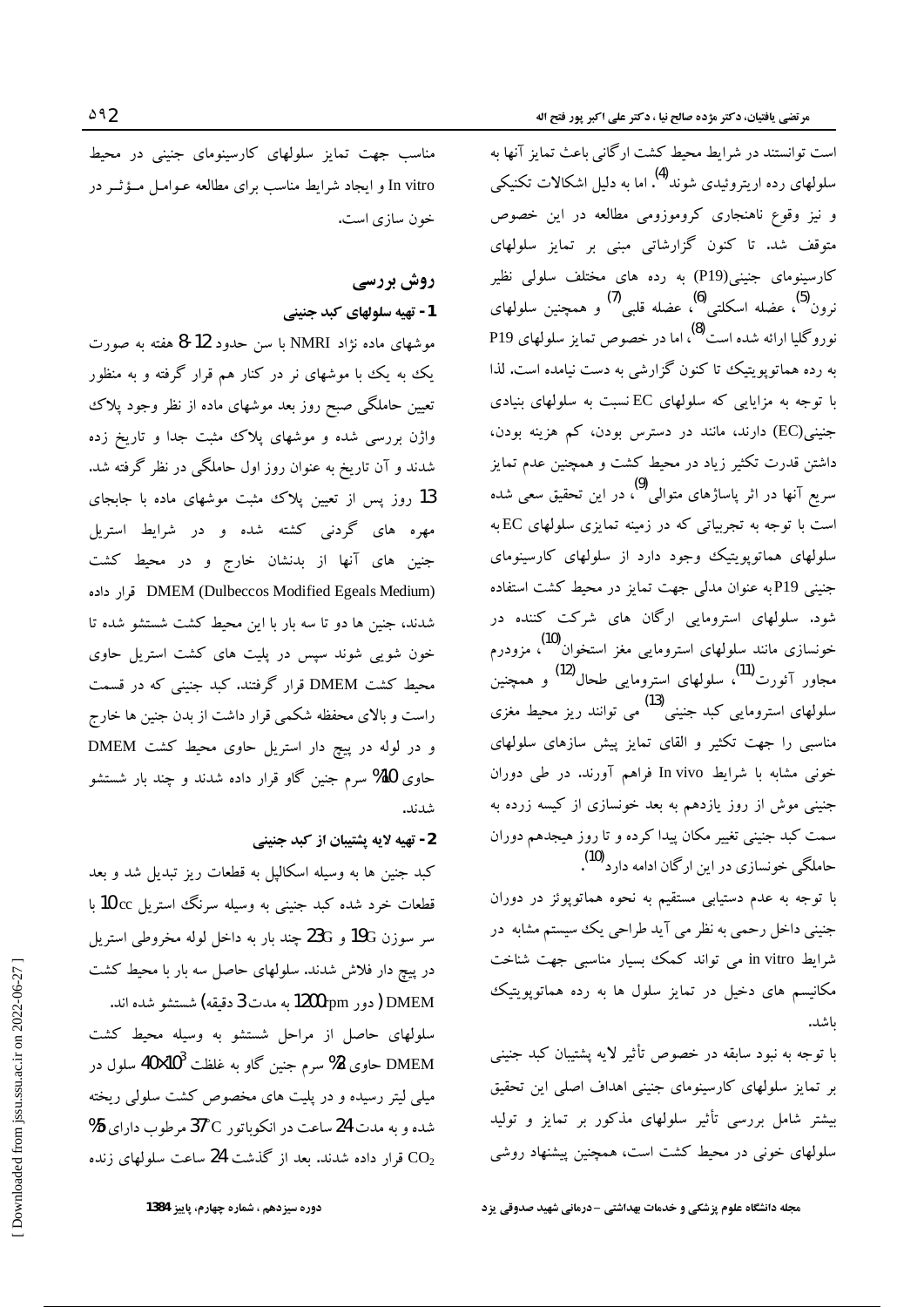.<br>بافت پارانشیمی کبد به کف پلیت چسبیده و سلولهای مرده گلبول های قرمز و سفید و دیگر آرتیفکت های موجود به صورت شناور در محیط کشت قرار گرفته اند که با تعویض محیط کشت این سلولها از محیط عمل خارج شدند. سلولهای چسبیده به کف پلیت به مدت 6 تا 7 روز دیگر در انکوباتور نگهداری و در این مدت یک روز در میان محیط کشت  $\rm CO_2$ آنها تعویض شد در طول این مدت سلولها کاملاً کف پلیت کشت را بر کردند که جهت هم کشتی و یا یاساژ دادن آماده بو دند.

3- توقف فعالیت میتوزی سلولهای پشتیبان کبدی

جهت متوقف كردن فعاليت ميتوزى سلولها ابتدا محيط كشت لايه پشتيبان را با محيط كشت DMEM حاوى 10% سرم جنين گاو (FCS) و μg/ml 10میتومایسین C تعویض کرده و به مدت الی 3 ساعت در انکوباتور  $37^{\circ}$ 3 قرار داده شدند بعد از  $3$ گذشت این زمان جهت حذف میتومایسین C سلولها 3 بار با بافر .<br>PBS فسفات بافرسالين استريل فاقد يون كلسيم و منيزيم شستشو شدند بعد از آخرین مرحله شستشو بر روی سلولها محیط کشت DMEM حاوی 2% سرم جنین گاو اضافه شده و در انکوباتور ج 37°C قرار داده شدند بعد از گذشت 24 ساعت سلولها آماده هم كشتى بودند.

## 4- كشت سلولهاي P19 در محيط نيمه جامد

جهت تشکیل اجسام شبه جنینی از سلولهای P19 تهیه شده از انستیتو یاستور ایران استفاده شده است سلولهای مذکور در محیط نیمه جامد حاوی 50% محیط کشت DMEM ، 20%سرم جنین گاو و 30% آگار یک درصد به غلظت 4×10 در مبلی لبتر رسیده و در داخل پلبت های کشت به قطر  $6$ cm ریخته شدند، به مدت 2 دقیقه پلیت های کشت در یخچال <sup>4°</sup>C قرار داده شدند، آگار موجود در سوسیانسیون باعث نیمه جامد شدن 37°C محیط کشت شده، سپس پلیت های کشت در انکوباتور مرطوب دارای 5% CO2 به مدت 8 روز انکوبه شده که در طول این مدت اجسام شبه جنینی (EBs) در داخل محیط نیمه جامد شكل گرفت.

5- تهیه پیش سازهای سلولی از اجسام شبه جنینی اجسام شبه جنینی ایجاد شده در محیط نیمه جامد در زیر هود به وسیله پیپت پاستور و با استفاده از میکروسکوپ معکوس از داخل محیط نیمه جامد جدا و در لوله های مخروطی حاوی محیط کشت DMEM که دارای دمای  $^{\circ}$ 37 بود آسیبره شدند. سیس لوله ها سانتریفوژ شده و به رسوب حاصل محلول تربيسين، EDTA اضافه شده و به مدت 15 دقيقه در دماي 37°3 انکوبه شدند تا لایه های خارجی اجسام شبه جنینی هضم شده و سلولهای داخلی به صورت منفرد در آیند سپس عمل ترییسین به وسیله سرم جنین گاو خنثی شده و جهت جلوگیری از تمایز سلولها به آن محیط کشت DMEM حاوی FCS \$10 و LIF (Leukemia Inhibitory Factor) اضافه شده و در فلاسکهای كشت **25**cc كشت داده شدند.

#### 6- هم کشتی سلولهای P19 بر روی لایه پشتیبان

سلولهای حاصله از ترییسینه شدن اجسام شبه جنینی بر روی لایه پشتیبان کبد جنین موش که از قبل توسط میتومایسین C فعالیت میتوزی آن متوقف شده بود اضافه شد و به مدت 18-14 روز در انکوپاتور 37°3 انکوپه و نگهداری شدند. سپس کلنی های شکل گرفته از نظر مرفولوژی، تعداد و نیز رنگ آمیزی با رنگ بنزیدین 0/05 درصد<sup>(13)</sup> و رنگ<sup>ی</sup> گیمسا مورد بررسی قرار گرفتند و همچنین درصد کلن<sub>ی</sub> های شکل گرفته با استفاده از تست مجذور کای 2(χ) مورد تجزیه و تحلیل آماری قرار گر فت.

#### نتايج

#### تشكيل اجسام شبه جنيني

بعد از کشت سلولهای P19 در محبط نبمه جامد با رشد و تشکیل کلنی های کوچک بعد از گذشت 8 تا 12 روز این كلني ها به اجسام شبه جنيني (EBS) تبديل شدند (تصوير1). اندازه این اجسام بسته به طول مدت نگهداریشان در محیط نیمه جامد بین 700µm تا 1/5mm متغییر بود و تعداد اجسام شبه جنینی ایجاد شده در محیط نیمه جامد نیز بستگی به تعداد سلولهای P19 اولیه دارد که به طور مستقیم در محیط نیمه جامد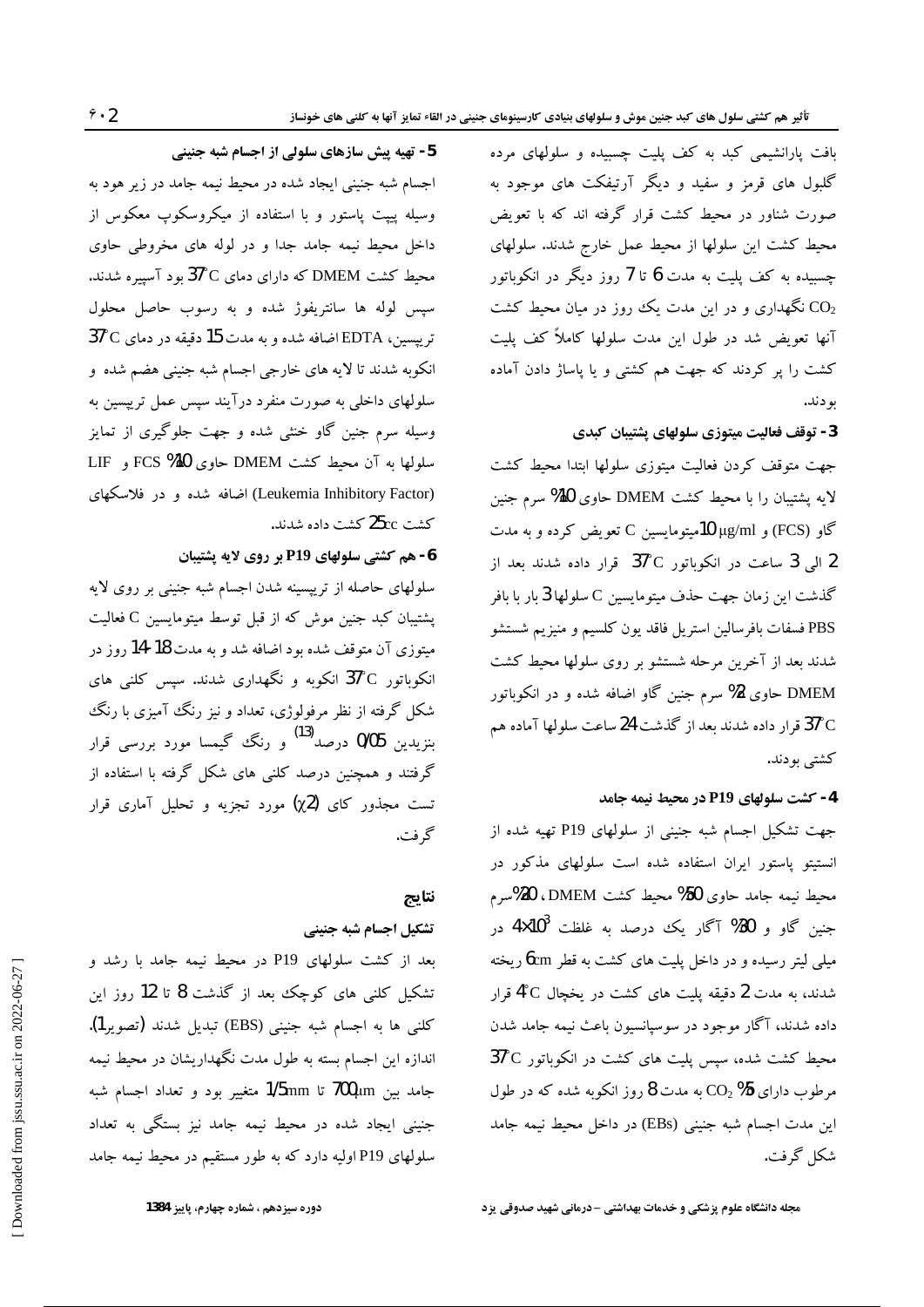کشت می شوند تقریباً به ازای هر 10<sup>4×4</sup> سلول P19 کشت شده به طور متوسط EBS 20-30 ايجاد شده است. هم کشتی و Colony assay سلولهای P19 بر روی لایه پشتیبان پسس از كشت سلولهاي كبد جنين بعد از مدت 24 ساعت اين سلولها به کف پلیت کشت چسبیده و دارای زوائد سیتوپلاسمی شده و آماده برای تیمار با میتومایسین C و متعاقب آن هم کشت<sub>م</sub> شدند. 18-14 روز پس از کشت سلولهای حاصل از ترییسینه شدن اجسام شبه جنینی (ایجاد شده از سلولهای P19 بر روی لایه پشتیبان کبد جنینی در محیط نیمه جامد) کلنی های بر سطح لایه یشتیبان ایجاد شدند (تصویر2) و مرفولوژی کلنی ها توسط میکروسکوپ معکوس و رنگ آمیزی بنزیدین مشخص شد که اکثر کلنی های که بدین شکل ایجاد شده اند از نوع اریتروئیدی بودند (تصوير 3).

کلنې های اریتروئیدې به دلیل دارا بودن هموگلوبین با بنزیدین واکنش نشان داده و به رنگ آبی تیره در می آیند. تعداد کمی هم کلنی هایی وجود داشت که با بنزیدین واکنش نشان نداده (جدول1) و در بررسی مرفولوژی این سلول ها با رنگ آمیزی گیمسا مشخص شد که این سلول ها می توانند مربوط به رده میلوئیدی و یا لنفوئیدی باشند (تصویر4) در تصویر مذکور دو رده سلولي مربوط به رده اريتروئيدي و ميلوئيدي ديده مي شود سلولهای اریتروئیدی سیتوپلاسم اسیدوفیل تر داشته ولی سلولهای میلوئیدی سیتوپلاسم بازوفیل تر و بزرگتر دارند.

جدول1: هم كشتي سلولهاي P19 و Colony assay سلولهاي مذکور بر روی لایه پشتیبان کبد جنین موش

| تعداد | بنزيدين   | بنزيدين | تعداد سلولهای P19       | دفعات        |
|-------|-----------|---------|-------------------------|--------------|
| کل    | منفي      | مثبت    | هم کشت <sub>ی</sub> شده | آزمایش       |
| 27    | 2         | 25      | $5 \times 10^4$         | اول          |
| 30    | 1         | 29      | $5 \times 10^4$         | دوم          |
| 25    | 2         | 23      | $5\times10^4$           | سوم          |
| 82    | 5         | 77      |                         | تعداد کا ٖ   |
| 100   | 6         | 94      |                         | در صد        |
|       | 1/6       | 25      |                         | مبانگين      |
|       | $\pm 0/6$ | $\pm 3$ |                         | انحراف معيار |

.<br>مجله دانشگاه علوم پزشکی و خدمات بهداشتی -درمانی شهید صدوقی یزد



تصویر 1. نمایی از اجسام شبه جنینی ایجاد شده پس از کشت در محیط نیمه جامد با بزرگنمایی 400×



تصویر2. نمایی از کلنی های اریتروئیدی شکل گرفته بر روی لایه یشتیبان با بزرگنمایی 400×



تصویر 3. نمایی از کلنی های اریتروئیدی بنزیدین مثبت بر روی لایه پشتیبان با بزرگنمایی 400×



تصویر 4. نمایی از سلولهای اریتروئیدی و غیر اریتروئیدی رنگ آمیزی شدہ با گیمسا با بزرگنمایی 400×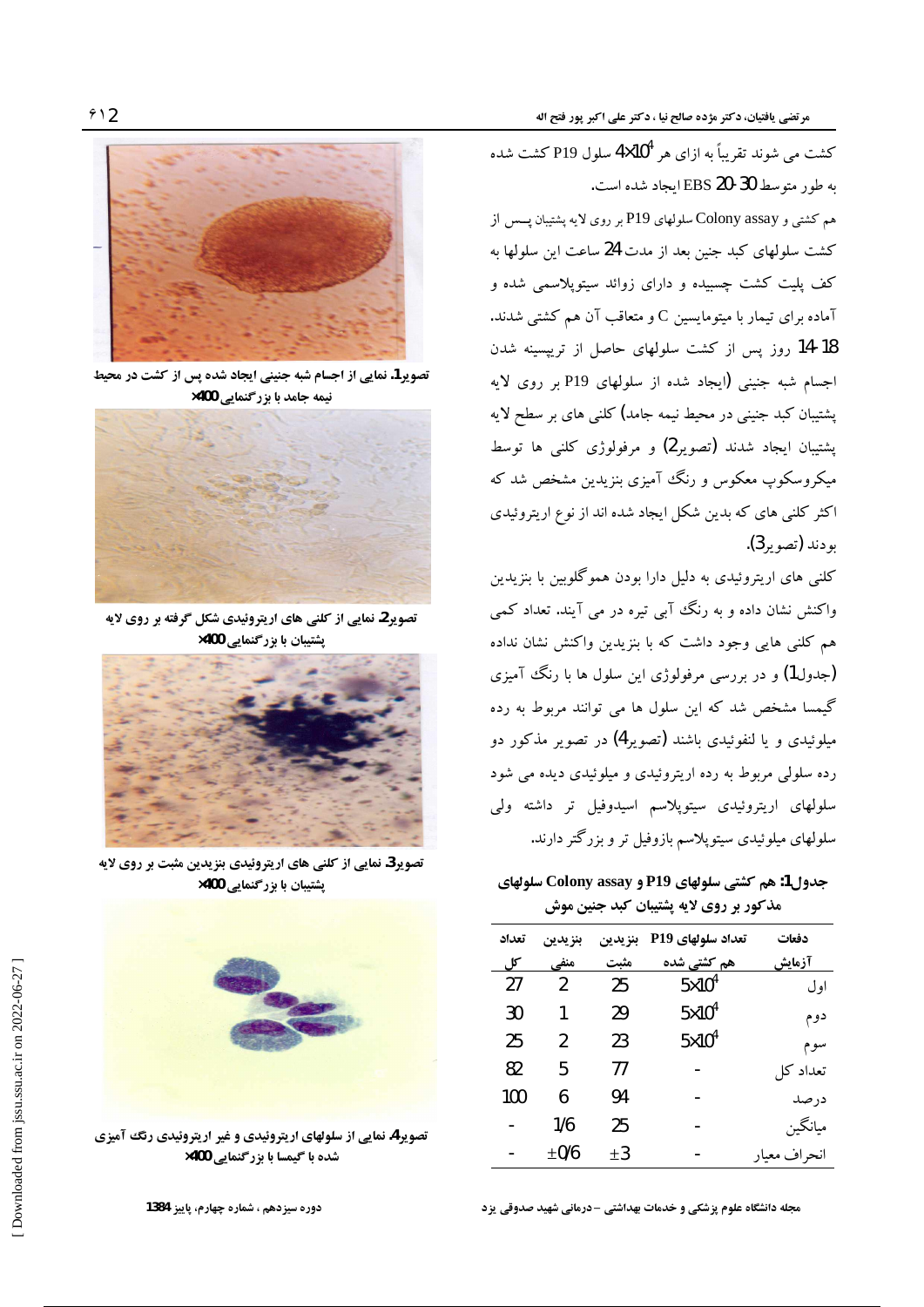بحث و نتیجه گیری

القاء تمایز در سلولهای EC به رده های مختلف سلولی در محیط کشت می تواند یک مدل یا سیستم مناسبی برای درک مراحل تمایز و تعهد پیش سازهای رده های سلولی باشد. به صور مختلف می توان تمایز را در سلولهای ریشه ای القاء نمود از این میان می توان به استفاده از سیستم های هم کشتی، استفاده از فاکتورها و سیتوکاین های مختلف سلولی و در نهایت به تلفیقی از دو روش فوق یعنی استفاده از سیستم هم کشتی در (14.15)<br>حضور فاکتورهای مختلف رشد اشاره کرد ``

در خصوص استفاده از سیستم هم کشتی که در این تحقیق نیز از این روش جهت القای تمایز سلولهای کارسینومای جنینی استفاده شده است فرضیه اصلی مبنی بر آزاد سازی فاکتورهای مؤثر رشد توسط سلولهای لایه پشتیبان است که می تواند یک ریز محیط مناسب به شکل موضعی برای القاء تمایز مشابه آنچه که در سیستم in vivo است، بوجود آورد. اولین گزارش در خصوص استفاده از سلولهای کارسینومای جنینی در تمایز به رده هماتوپویتیک مربوط به رده سلولی PCC3 است که به دلیل .<br>پایین بودن سطح اریترویوئز و همچنین داشتن کاریوتایپ غیرطبیعی استفاده از این سیستم محدود شد<sup>(4)</sup>.

نتایج به دست آمده در این تحقیق نشان داد که سلولهای (P19) EC در شرایط مناسب محبط کشت به سلولهای هماتویویتبک تمایز پیدا می کند (اریتروئیدی - غیر اریتروئیدی). 94% این کلنی ها با رنگ بنزیدین واکنش مثبت و درصد مختصری هم بنزيدين منفي بودند (6%).

در همین ارتباط در سال Koduma **1987** و همکارانش نیز با استفاده از سلولهای استرومایی مغز استخوان به عنوان لایه پشتیبان و هم کشتی سلولهای بنبادی خونساز بر روی آن بدون حضور فاکتورهای اگزوژن باعث تکثیر و تمایز پیش سازهای سلولهای خونی به رده های مختلف سلولهای خونساز شدند و دلایل عمده این تمایز را مربوط به تماس فیزیکی و مستقیم بین سلولهای استرومایی و سلولهای خون ساز، وجود ماتریکس خارج سلولی و ترشح فاكتورهاى هماتويويتيك توسط لايه يشتيبان دانستند<sup>(16)</sup>. همچنین در سال Ohneda **1991** و همکارانــش بــا

استفاده از لایــه پشتیبان کبد جنین موش و هم کشتی سلولهای پیش ساز خونی به دست آمده از کبد جنین موش در محیط in vitro باعث تشکیل کلنی های بزرگ ااریتروئیدی (بنزیدین مثبت) بر روی ایـن لایـه پشتیبان شدند<sup>(13</sup>).

Kaufman و همکارانش در سال 2002 در طی تحقیقی بیان کردند که لایه پشتیبان حاصل از سلولهای استرومایی مغز استخوان (S17) و همچنین لایه پشتیبان حاصل از سلولهای اندوتلیال کیسه زرده در غیاب فاکتورهای اگزوژن و فقط در حضور 15% سرم جنین گاو می تواند باعث تمایز سلولهای بنیادی جنینی انسانی به رده های مختلف سلولهای هماتوپویتیک مانند رده های اریتروئیدی، مگاکاریوسیتی و میلوئیدی شو ند <sup>(17</sup>) .

با توجه به نتایج به دست آمده از این تحقیق و نیز آزمایشات قبلی که توسط دانشمندان مختلف صورت گرفته است نشان داده .<br>شده است که لایه پشتیبان بدست آمده از مناطق مختلف خون سازی می توانند در شرایط in vitro نیز همانند محیط in vivo یک ریز محیط مغزی مناسبی را جهت تمایز رده های مختلف سلولهای هماتوپویتیک فراهم آورند و باعث تمایز سلولهای پیش ساز به رده خاصی از سلول ها شوند و چون در کبد جنین 13 روزه موش بیشتر رده اریتروئیدی ظاهر می شود بنابراین در شرایط محیط کشت نیز بیشتر سلولها به کلنی های اریتروئیدی متمایز شده اند. پس در مجموع سلولهای استرومایی کبد جنین موش با فراهم آوردن شرایط مشابه با دوران ابتدای جنینی که باعث تمایز پیش سازهای سلولهای خونی به رده اریتروئیدی می شوند در محیط in vitro نیز ظهور کلنی های اریتروئیدی را القاء می نماید.

# سیاسگز اری

از راهنمایی های ارزنده آقای مسعود سلیمانی و همکاری سرکار خانم معزی در اجرای این تحقیق تشکر و قدردانی مے شود.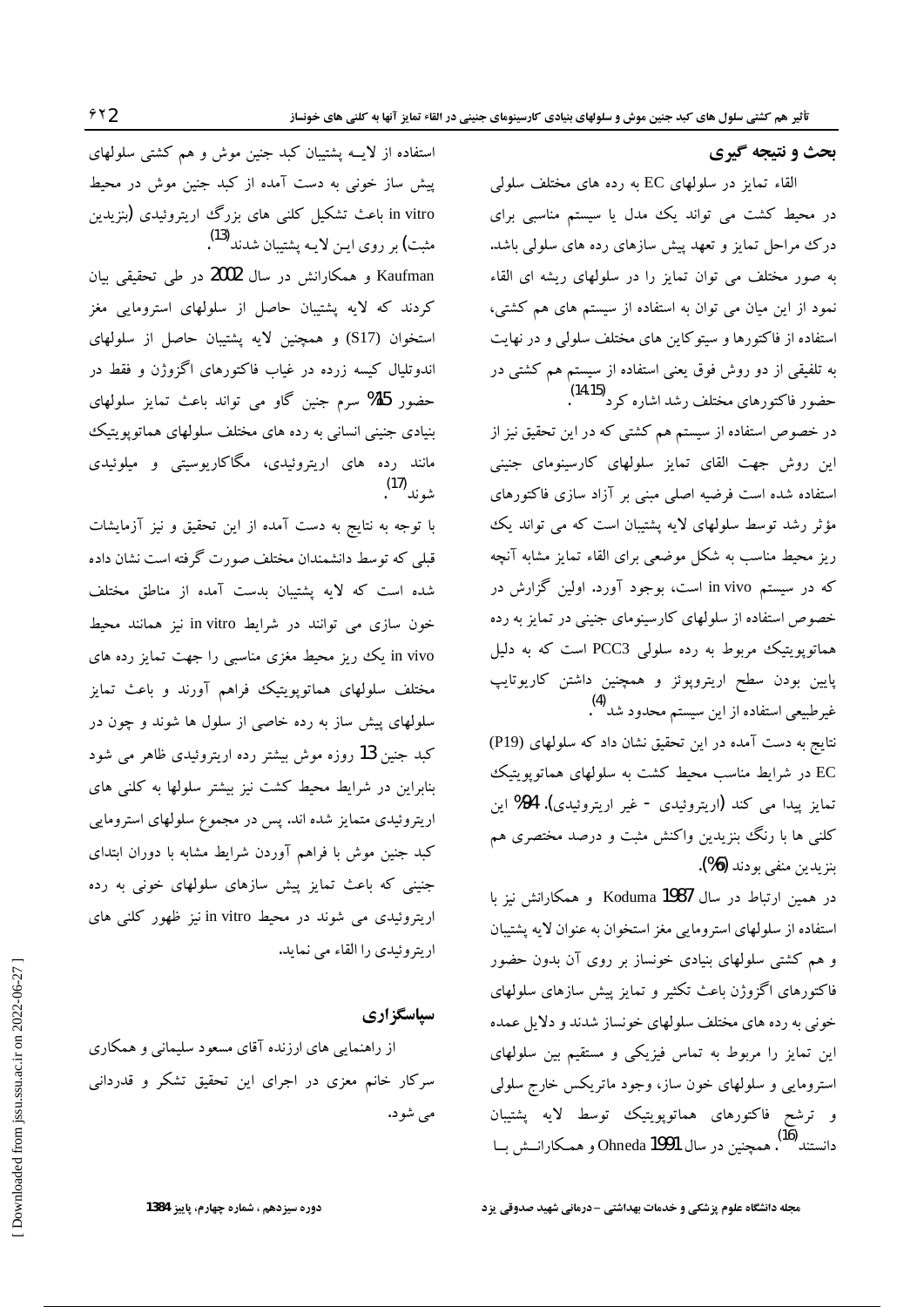[Downloaded from jssu.ssu.ac.ir on 2022-06-27]  [\[ Downloaded from jssu.ssu.ac.ir on 2022-](http://jssu.ssu.ac.ir/article-1-703-en.html)06-27 ]